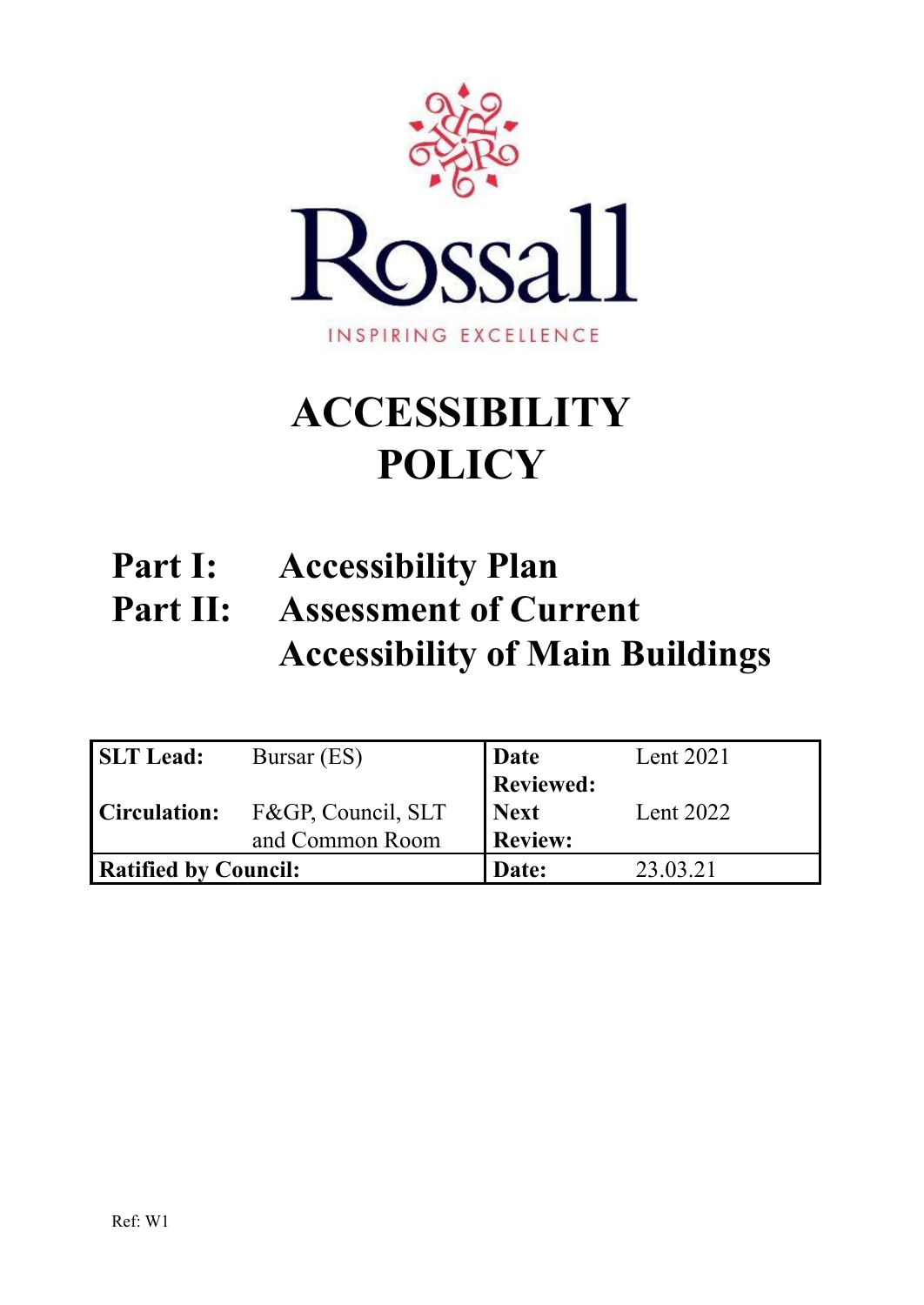# **ROSSALL SCHOOL**

# **ACCESSIBILITY POLICY: PART I**

# **ACCESSIBILITY PLAN 2021 - 2024**

# Special Educational Needs & Disability Act 2001 (SENDA)

Rossall School aims to provide a first class education for pupils aged between 0 and 18. The School is committed to a policy of inclusion and equal opportunity. This commitment is reflected in the School's day-to-day practices and procedures. The Accessibility Plan is written with reference to the SEN and Disability Code of Practice: 0-25 Years and complies with our duties under the Equality Act 2010.

The School endeavours to provide the best possible support to its pupils, does not treat disabled pupils less favourably and takes reasonable steps to avoid putting disabled pupils at a substantial disadvantage in matters of admission, teaching and learning and co-curricular activities. The Admissions Policy, Equality and Diversity for Staff and Pupils Policy and Special Educational Needs and Disability Policy are available on the School website: [www.rossall.org.uk](http://www.rossall.org.uk).

At Rossall School our Accessibility Plan is reviewed annually by the school's Health & Safety Committee, with a focus on how School's policies, procedures and facilities are likely to affect pupils and prospective pupils who are disabled. Recommendations are made with a view to improving the accessibility of its curriculum in many aspects to pupils or prospective pupils with disabilities by means of reasonable adjustments and by planning for the future.

The plan is in four parts:

- 1. Increasing the extent to which disabled pupils can participate in the curriculum.
- 2. Improving the physical environment
- 3. Improving the delivery of information to disabled pupils
- 4. Sharing resources

# Increasing the extent to which disabled pupils can participate in the curriculum

The School pupil population already includes a significant proportion of children who have learning or physical disabilities. The special needs of these children are considered in consultation with the Head of Learning Development. The main forms of disability relate to dyslexic tendencies, short-term memory problems and organisational difficulties, however children with hearing and sight impairments are also successfully integrated and accommodated.

The Accessibility Plan has been drawn up with a view to enabling children with a wide-range of disabilities to take a full and active part in the School curriculum. In full consultation with parents and other interested parties e.g. educational psychologists, the Head of Learning Development will identify the specific needs of the child and put in place an individual educational plan. This plan will also identify reasonable adjustments that can be made to the school facilities both physical and educational.

Ideally these discussions will take place well in advance of a child's entry to the school. This will provide adequate time for needs to be assessed and reasonable adjustments to be made. At all times the need to discuss formally the arrangements with parents and/or guardians will be of paramount importance.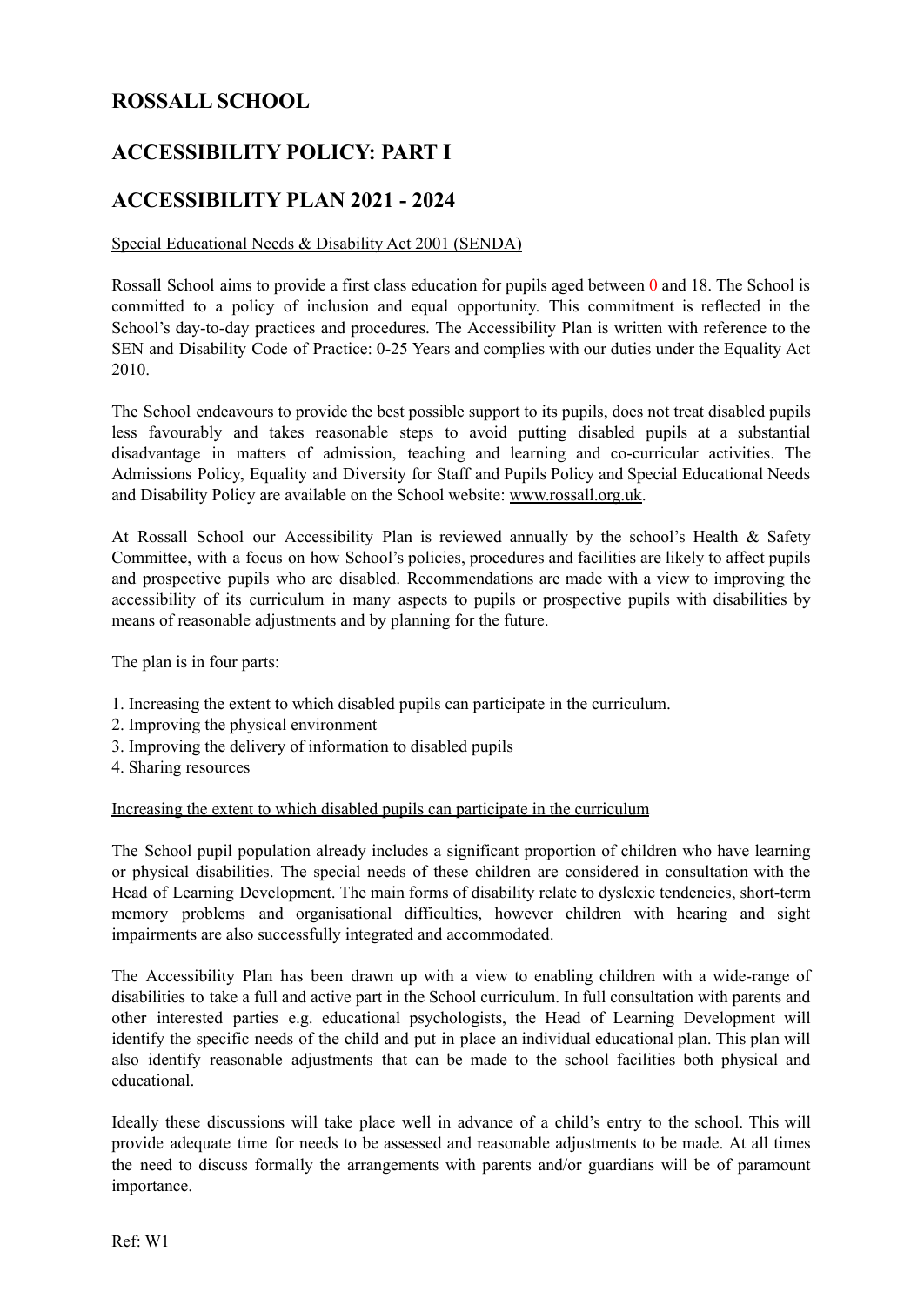Special arrangements for entrance examinations will also be discussed at these meetings. These might include audio or large-print formats of entrance papers or additional time as stipulated in an educational psychologist's report.

Rossall School accepts that there is an important balance to be struck between the individual needs of the pupil and their desire to play a normal part in the interview and admissions process e.g. time spent with peers on the day is an important part of the occasion for all the children. The School takes special care not to inadvertently isolate in any way children with disabilities.

Adjustments to the physical environment of the school campus are included in section 2 of the Accessibility Plan. The aim of this plan is to improve progressively physical access to all parts of the school buildings enabling children with specific physical disabilities to experience the full range of curricular and extracurricular opportunities available.

Staff INSET is a key part of the school's Accessibility Plan. The annual programme of training will continue to include whole staff sessions on meeting the special needs of all children at the school.

Over the next three years the following objectives have been identified within the Accessibility Plan.

- To review entrance examination procedures enabling all children, including those with specific educational needs to show their full academic potential .
- To continue the introduction of data projectors and interactive boards in all departments and in so doing enhance the visual appropriateness of the resources available to academic staff.
- To implement the recommendations of the health and safety committee with regard to physical improvements to the School campus.

# Improving the physical environment

During the next few years the school is taking considerable steps to facilitate access to its buildings and sites to enable disabled members of staff to carry out their teaching duties and disabled pupils to attend their lessons. The historic buildings make this a very difficult and expensive process.

# Houses

Whilst all or parts of the ground floors of each House are accessible, thus allowing the admission of day pupils, the provision of disabled facilities for boarders requires improvement.

Action required to make these Houses more accessible will include:

A designated bedroom on the ground floor with washroom facilities in at least 2 Houses in the Square (1 Boys and 1 Girls House). This action will be considered in the programme of future planned refurbishments.

# Classrooms

Most entrances require ramps to be built to allow ground floor access. In some cases internal stairs require additional ramps to be constructed.

#### Other facilities

The School Chapel, Dining Hall and Science Block have purpose built access ramps.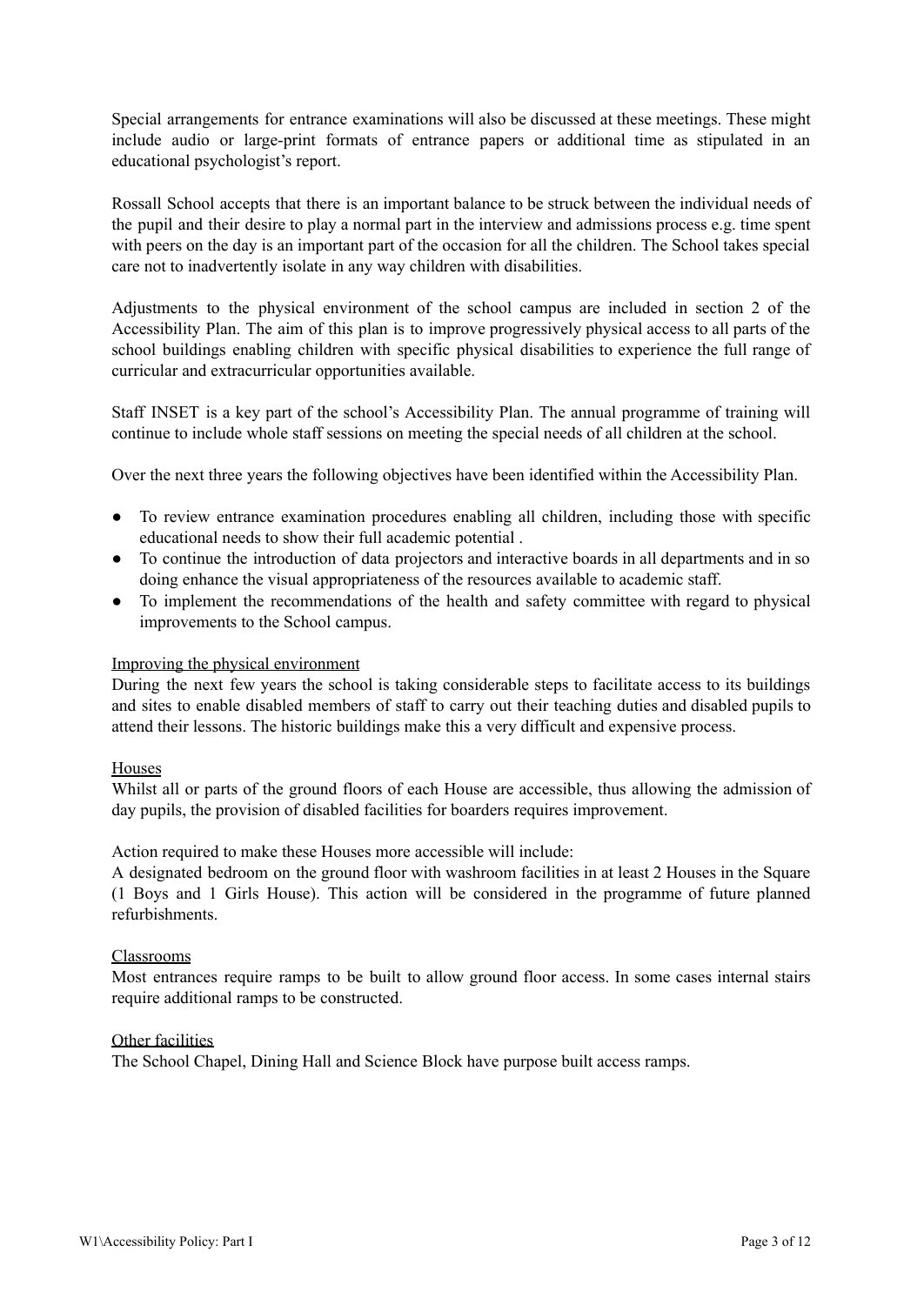# Traffic and Pedestrians

Large parts of the School campus are predominantly used by pedestrians and vehicular access is limited. There is a planned programme to provide better lighting in these areas. Specially designated parking spaces for disabled drivers are available at the main School Reception at the Sports Centre. Designated walkways have been introduced and the upgrade of parking facilities is under consideration.

# **Toilets**

Disabled toilets are located as set out in Part II of the policy.

# Transport

The School's existing fleet of minibuses are not adapted for disabled use. Two of the school minibuses have the facility to accommodate wheelchairs through removal of seats. Arrangements could be made at short notice to hire minibuses should this be required.

# Improving the delivery of information to disabled pupils

The annual departmental review of health and safety will in future include specific reference to the needs of children with disabilities e.g. the re-positioning of whiteboards, improved lighting, the introduction of hearing loops etc. Recommendations will be considered by the Health and Safety Committee and incorporated into the annual maintenance development plan.

In discussion with parents all information sent out by the School will be made available in a format appropriate to the needs of the child and/or parents. Such information will include: the School Calendar, reports and all direct information from departments. The School is very happy to discuss with all parents the details contained within the 'Joining Pack' which includes important information about School policies, rules etc.

# Sharing resources

The School accepts that within the scope of the Accessibility Plan it will not be possible to make every part of the academic curriculum available to children with physical disabilities with immediate effect. Only over a period of several years will all parts of the campus become physically accessible.

Over this period of development the School is willing to discuss possibilities for working closely with other independent or maintained schools to meet the needs of disabled children. These might include: providing transport to other schools for the teaching of specific subjects or making use of a specialist within another school. Such discussions would take place at an early stage prior to acceptance of a place to ensure that the arrangements put in place were appropriate and had the full agreement of all interested parties.

# Related policies

- Disability Policy (S9)
- $\bullet$  SEND Policy (A6)
- $\bullet$  Anti-Bullying Policy (W3)
- First Aid and Administration of Medicines (W13)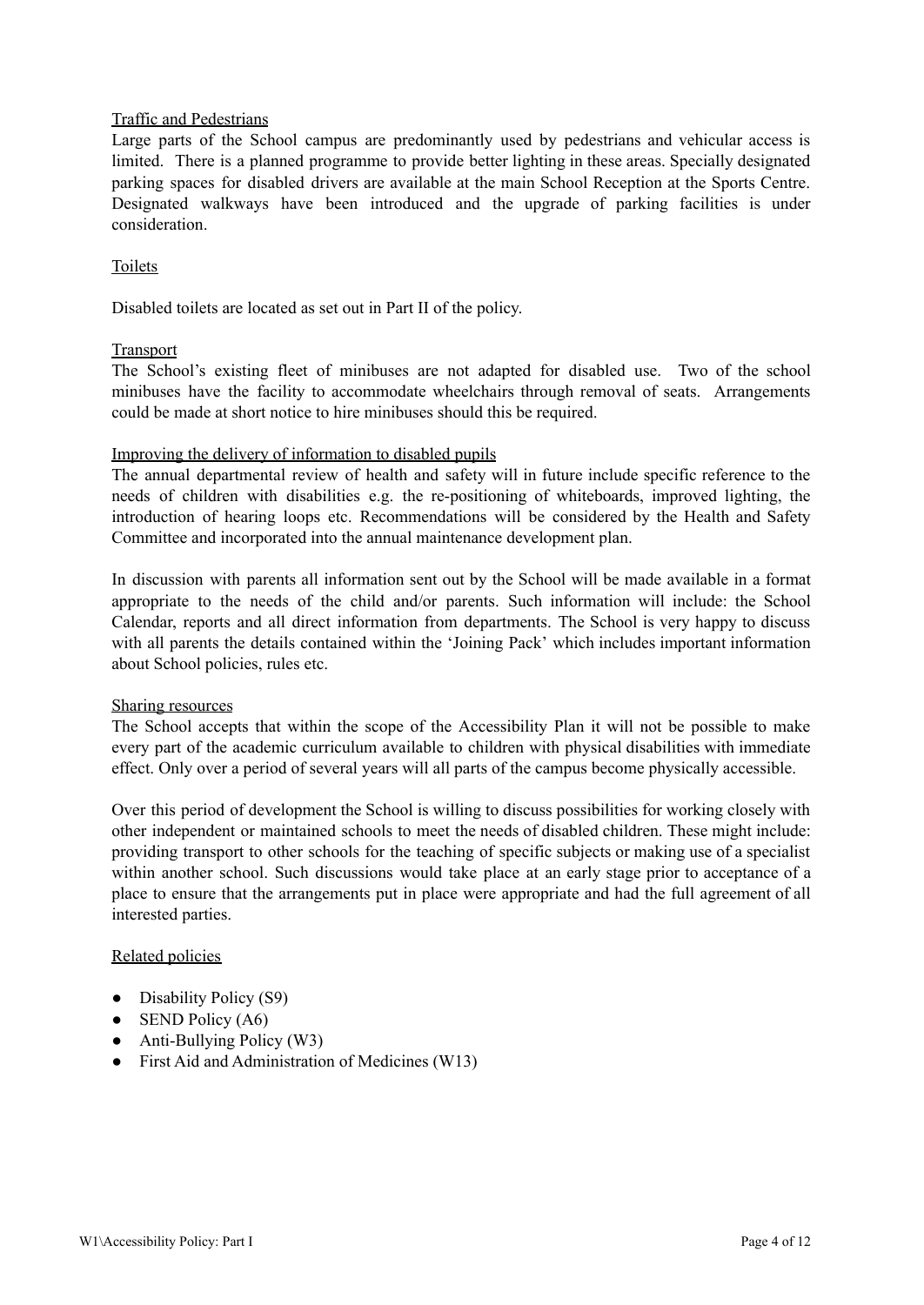# **ACCESSIBILITY POLICY : PART II**

# **ASSESSMENT OF CURRENT ACCESSIBILITY OF MAIN BUILDINGS**

# CURRICULUM PROVISION

# Science Block

There are rooms on the ground floor. These are accessible by wheelchair. The upstairs rooms are only accessible by one of two staircases.

**Action**: Ramped access to all ground floor rooms has been provided. Rossall has 6 removable desks for disabled pupils which can be installed in any ground floor classroom. Additional entrance ramp in compliance with current DDA regulations.

# ICT

There are rooms on the ground floor. These are accessible by wheelchair.

**Action**: Ramp access to all ground floor rooms.

# Mathematics Block

All rooms on the ground floor have wheelchair access. Access to classrooms on the first floor is by staircase only.

**Action**: Ramp access to all ground floor rooms. Interim measure would be to teach in a classroom on the ground floor if necessary. Rossall has 6 removable desks for disabled pupils which can be installed in any ground floor classroom. Provision of DDA compliant WC on ground floor.

Consideration has been made with regard to the installation of a lift from the lower to the upper floor for access to classrooms (also Business Studies and Maths) but the cost is prohibitive at this time.

# Design Technology

All rooms are situated on the ground floor.

**Action**: None required for access. Further work on access to equipment might be necessary.

# Art

There are three rooms on the ground floor. These are accessible by wheelchair. The two upstairs rooms are only accessible by one of two staircases.

**Action**. Ramp access to all ground floor rooms. Interim measure would be to teach in a classroom on the ground floor if necessary. Rossall has 6 removable desks for disabled pupils which can be installed in any ground floor classroom.

Disabled toilet to be provided in this area.

# Jackson Block

All rooms on the ground floor have wheelchair access. Access to classrooms on the first floor is by staircase only.

**Action**: Interim measure would be to teach in a classroom on the ground floor if necessary. Rossall has 6 removable desks for disabled pupils which can be installed in any ground floor classroom.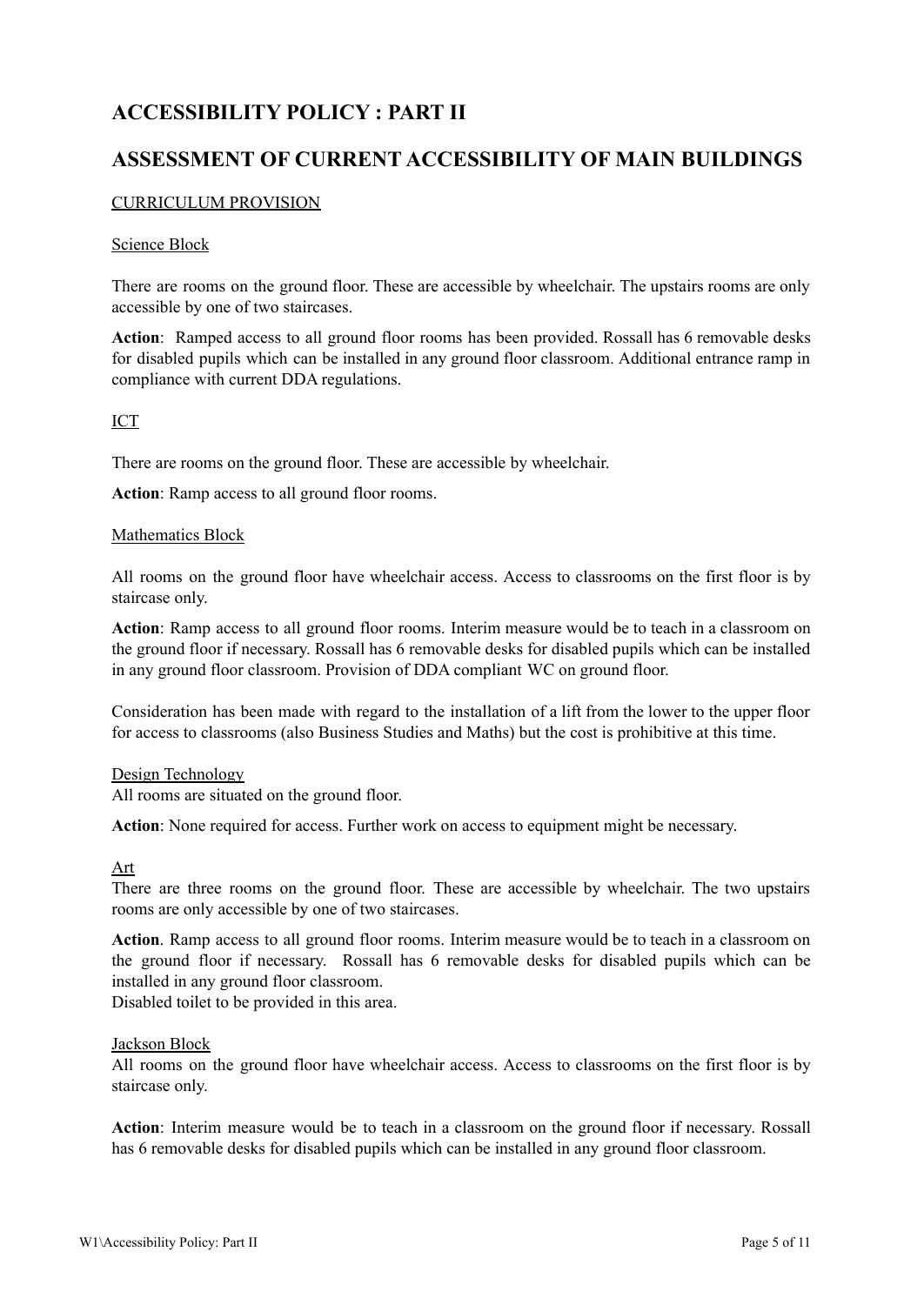## Sumner Library

This is a single storey building. There is reasonable access to the ground floor where the facilities are housed.

**Action**: Internal ramp access is in place but could be improved.

#### Sixth Form Centre

This is a single storey building and access is possible to all study spaces. There is a short flight of steps to the Director of Sixth Form office.

Action: Consider ramp access to Director of Sixth Form Office

#### Junior School (James House)

Access to the ground floor is via a stepped entrance, denying wheelchair access. The upstairs rooms are only accessible by staircase.

**Action**: Installation of ramped access to allow participation in lessons on the ground floor has been considered. This would not be possible on the front entrance due to the sharp incline of the step. As a result, plans are in place to make the side entrance accessible via ramped access. Rossall has 6 removable desks for disabled pupils which can be installed in any ground floor classroom.

#### Infant and Nursery School

This is a single storey building and access is possible to all rooms. There is a disabled toilet in the building.

**Action**: None required**.**

# **NON-CURRICULUM AREAS**

#### Staff Common Room

The Staff Common Room is on the first floor. Access to the Common room is by staircase only. Cost of a lift is prohibitive.

**Action**: Installation of a CCTV camera with link to ground floor TV to be considered.

#### Dining Hall

The Dining Hall is situated on the ground floor. Separate ramped access for wheelchairs has been provided and automatic electronic doors.

#### Mondo

Access is via steps at the entrance. There is no ramped access.

**Action**: Installation of a ramp at the entrance is being considered.

#### Swimming Pool

Access to the swimming pool is via a stepped entrance, denying wheelchair access.

**Action**: Installation of ramped access is being considered.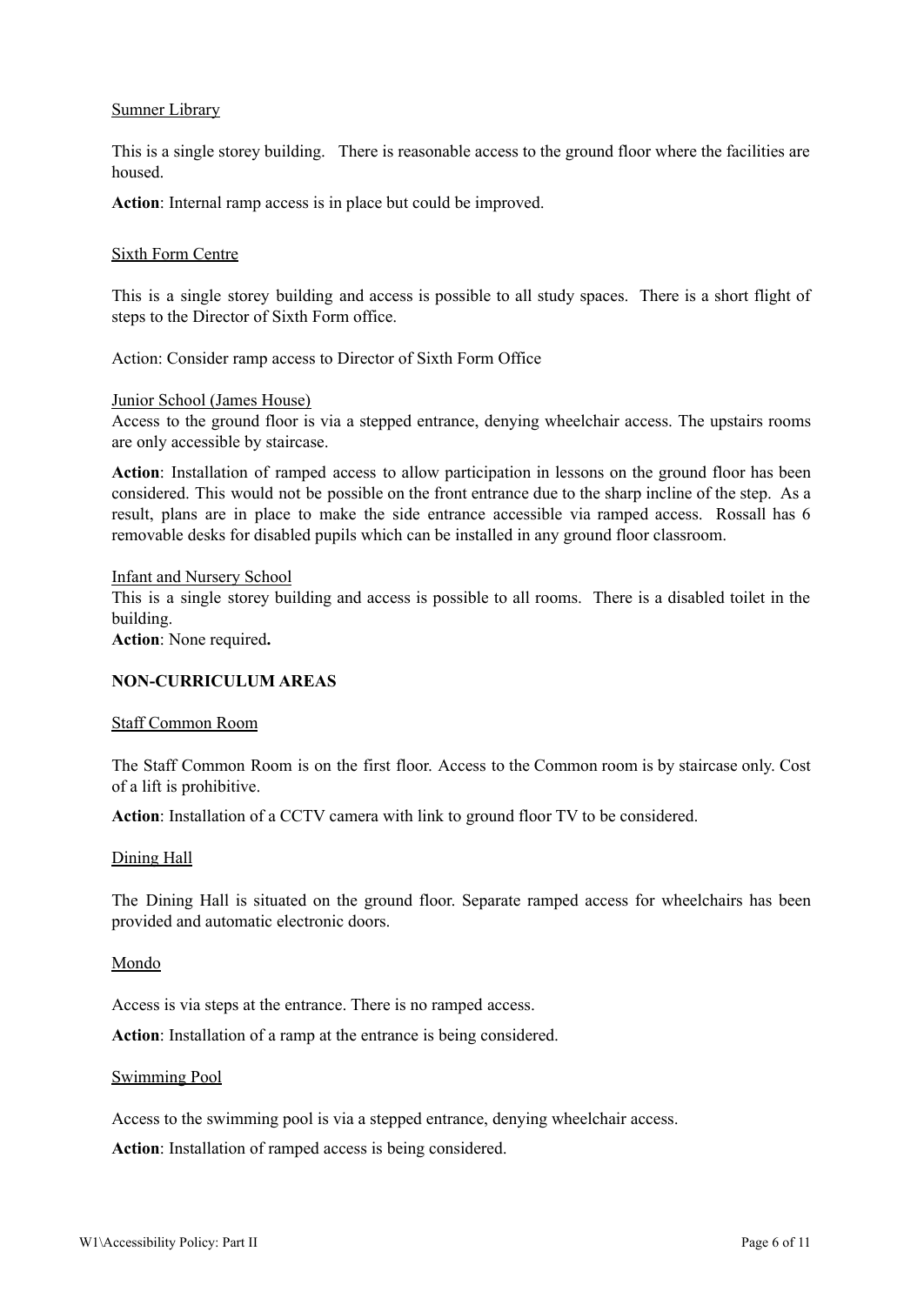# Medical Centre

This is situated on the ground floor with access via a substantial ramp and handrail at the entrance.

# **Action**: None required

# Administration Block

There is access to the ground floor, but access to the first and second floors is by staircase only. There are further steps within the building making access very difficult.

**Action**: Installation of a lift to the first and second floors would be prohibitively expensive. There are internal stairs within that would still render parts of the building inaccessible. Teaching members of SLT are situated on the ground floor and there are ground floor meeting rooms where other members of the SLT and administrative teams can meet pupils and other visitors. A removable ramp has been constructed, allowing access to the ground floor.

# Chapel

There is ramped access for wheelchairs to the Chapel through the main entrance and secondary entrance. Disabled toilets are located in the Beecham building which is adjacent to the Chapel. Car parking is available directly outside the Chapel. Hearing loop and a comprehensive AV system have been installed in the Chapel so that assemblies and services are accessible to pupils, staff and visitors with hearing impairments and visual impairments respectively.

**Action**: Mark out disabled bays in the Chapel car park.

# Sports Centre

Fully accessible for wheelchair users with a lift to the first floor. Disabled toilet and changing facilities (including showers and benches within the main changing rooms) on the ground floor. Disabled parking bays are situated directly outside the building. Other considerations include automatic doors, vision panels, reception desk design, signage, induction loops and an elastic floor to the main hall.

# **HOUSES**

# Anchor

There is level access to the ground floor and separate access to the changing rooms. All the sleeping accommodation is on the first or second floors.

**Action**: Provision of an en-suite bedroom on the ground floor. Establish a common room on the ground floor.

# Dolphin

There is wheelchair access to all the ground floor rooms.

# **Action**: None required.

#### Lugard

There is wheelchair access to the ground floor, which includes the main common rooms and some bedrooms.

# **Action**: None required.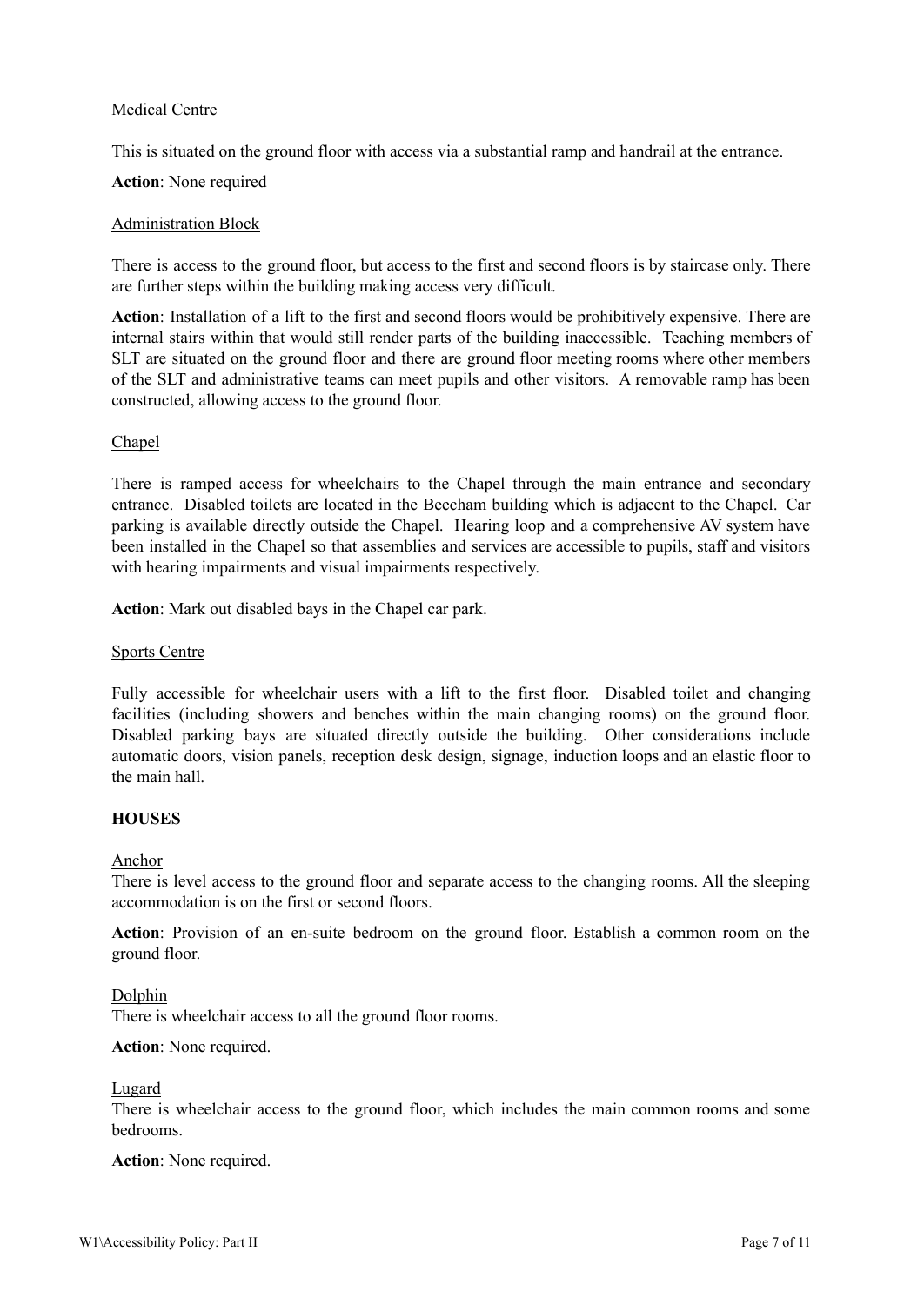# Puffin

There is wheelchair access to the ground floor. There are some bedrooms on the ground floor as well as the main common room areas.

## **Action**: None required.

## Mitre Fleur De Lys

There is wheelchair access to the ground floor only. There are some bedrooms on the ground floor as well as the main common room areas.

# **Action**: None required.

#### Pelican

There is wheelchair access to the ground floor. There are bedrooms and common room facilities on the ground floor.

#### **Action**: None required.

# Rose

There is wheelchair access to the ground floor. The bedrooms and common room areas are all on the first and second floors.

**Action**: Provision of an en-suite bedroom on the ground floor. Establish a common room on the ground floor.

#### Spread Eagle

There is wheelchair access to the ground floor only. There are some bedrooms on the ground floor but the main common room areas are on the first floor.

**Action**: Provision of an en-suite bedroom on the ground floor. Establish a common room on the ground floor.

#### Wren

Consider DDA accessible boarding during the summer refurbishment.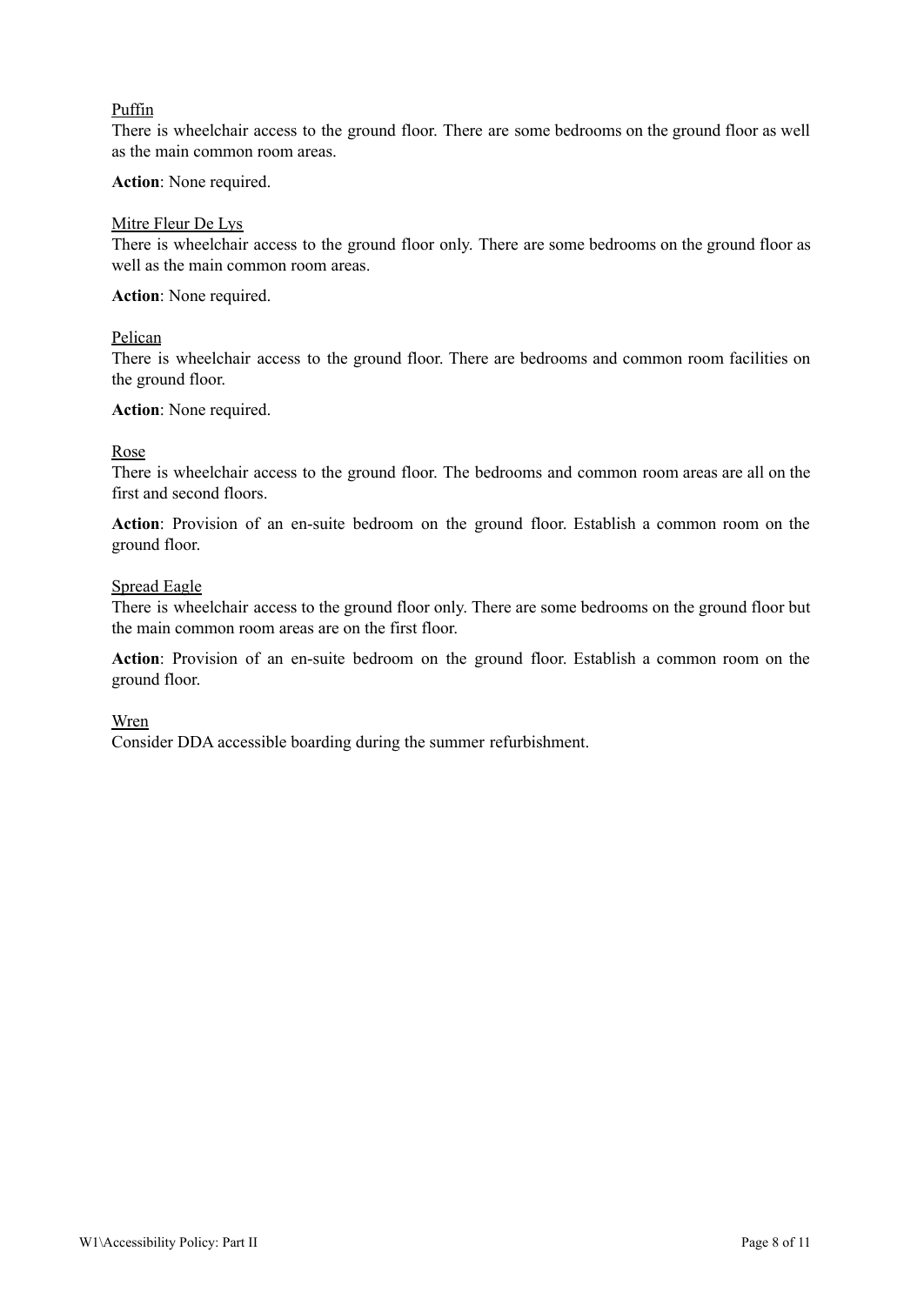# Disabled toilets

There are disabled toilets in the following locations.

- Rose House
- The Science Block (including washing facilities)
- The ISC
- Junior School
- Astronomy Centre
- Infant and Nursery Building
- Chapel / Rossall Kitchen
- Medical Centre/Porritt Hall
- Performing Arts Centre ("Maths corridor")
- Sports Centre
- $\bullet$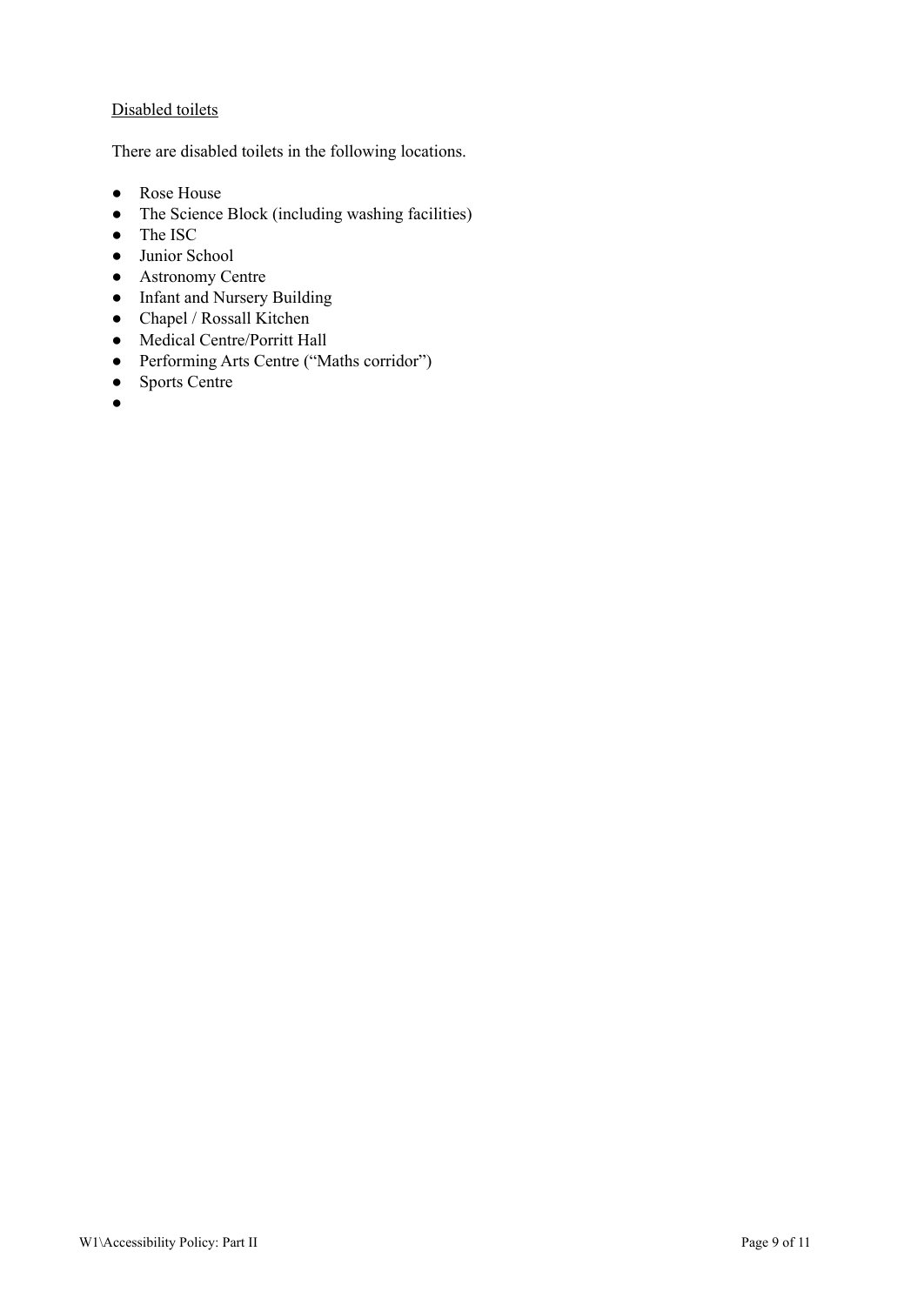# **IMPLEMENTATION OF THE ACCESSIBILITY PLAN**

Increasing the extent to which disabled pupils can participate in the School's curriculum *ISI Regulatory Standard Schedule 10 3.(2)(a)*

| Target                                                                                                    | <b>Action Required</b>                                                                            | <b>Resources</b><br><b>Required</b> | <b>Outcome</b>                                                                                                                                           | Target<br>Completion<br>Date |
|-----------------------------------------------------------------------------------------------------------|---------------------------------------------------------------------------------------------------|-------------------------------------|----------------------------------------------------------------------------------------------------------------------------------------------------------|------------------------------|
| Enable staff to<br>increase their<br>knowledge and<br>understanding of the<br>needs of disabled<br>pupils | Routine INSET training of<br>staff; circulation of guidance<br>notes available on Google<br>Drive | Delivered by<br><b>SENCO</b>        | Flexible and<br>inclusive approach<br>to disabled pupils;<br>success of disabled Ongoing<br>pupils (including)<br>prospective pupils)<br>in examinations |                              |

Improving the physical environment of the School for the purposes of increasing the extent to which disabled pupils are able to take advantage of education and benefits, facilities or services provided or offered by the School.

*ISI Regulatory Standard Schedule 10 3.(2)(b)*

| <b>Target</b>                                                                  | <b>Action Required</b>                                                                                                                               | <b>Resources</b><br><b>Required</b>                         | Outcome                                                                                    | <b>Target Completion</b><br>Date                                                                                                                                |
|--------------------------------------------------------------------------------|------------------------------------------------------------------------------------------------------------------------------------------------------|-------------------------------------------------------------|--------------------------------------------------------------------------------------------|-----------------------------------------------------------------------------------------------------------------------------------------------------------------|
| Provide accessible<br>toilet facilities for<br>disabled pupils and<br>visitors | Identify locations and draw<br>up plans for new<br>construction                                                                                      | Ongoing with<br>refurbishment                               | Accessible toilet<br>facilities in each<br>main building                                   | Ongoing                                                                                                                                                         |
| Improve physical<br>access to all areas of<br>senior school                    | Installation of ramps to<br>Library and access to<br>Director of Sixth Form<br>Office (removing need to<br>use stepped area in sixth<br>form centre) | £3,000<br>In-house<br>expertise                             | Improved access to<br>facilities for<br>disabled pupils and<br>visitors                    | September 2022                                                                                                                                                  |
| Improve physical<br>access to Junior<br>School                                 | Installation of ramp to the<br>side entrance of Junior<br>School.                                                                                    | £2,000                                                      | Improved access to<br>facilities for<br>disabled pupils and of JS under review<br>visitors | Deferred as location                                                                                                                                            |
| Improve physical<br>access to all areas of<br>school                           | Consideration of lift to<br>History, Business Studies<br>and Economics when that<br>area is refurbished                                              | <b>£TBC</b><br>(Part of larger<br>refurbishment<br>project) | Improved access to<br>facilities for<br>disabled pupils                                    | Longer term                                                                                                                                                     |
| Provide suitable<br>boarding<br>accommodation for<br>disabled pupils           | Ensure ensuite bedroom<br>facilities and Common<br>Rooms on ground floor of $3 \mid \pounds 100,000$<br>boarding houses (Anchor,<br>SE, Rose)        |                                                             | Modernisation of<br>boarding houses                                                        | Ongoing. Facility is<br>available in Porritt<br>Hall. Ground floor<br>bedrooms and<br>bathrooms available<br>in some houses<br>(including Lugard<br>and Puffin) |